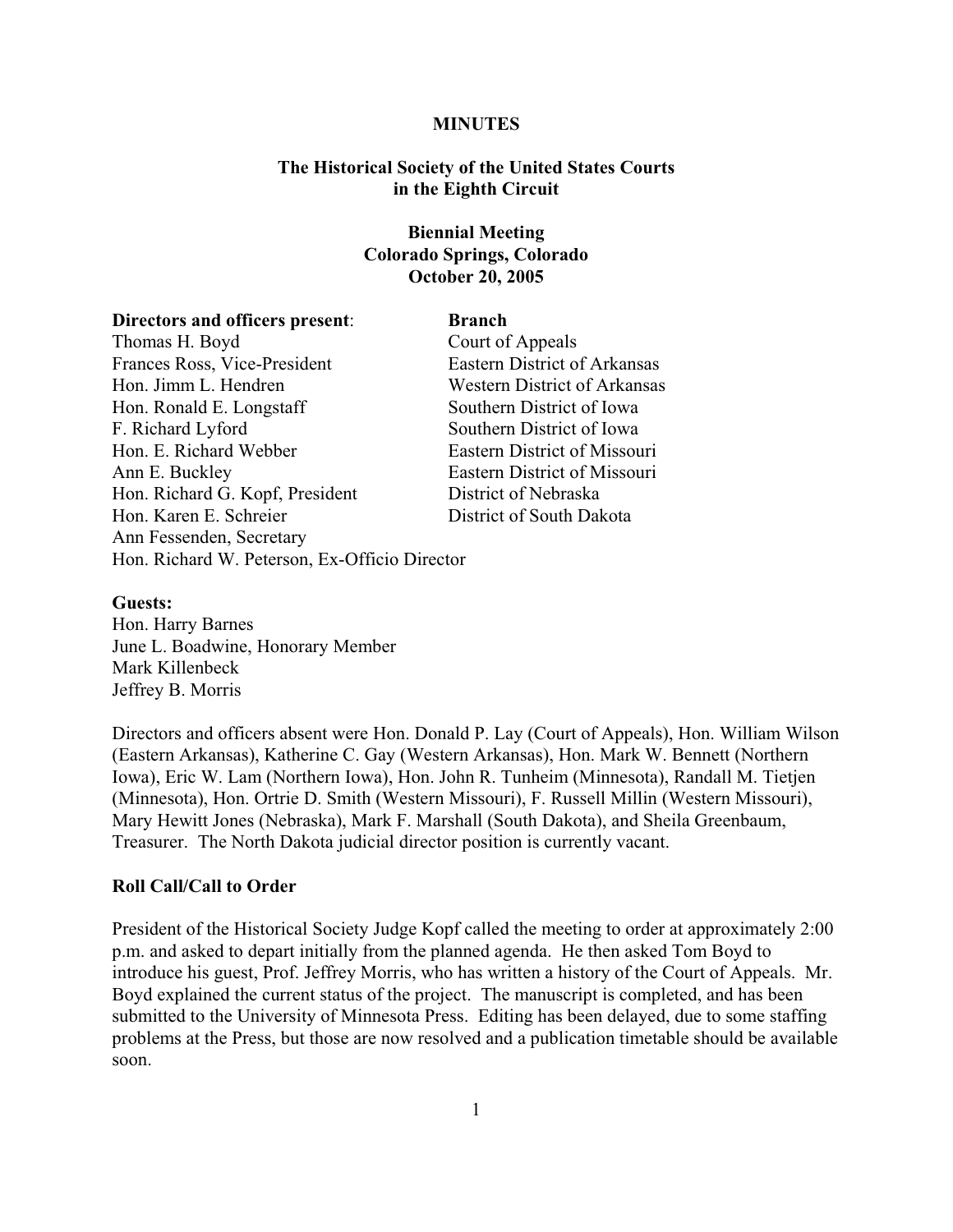Mr. Morris then discussed his work on the history. One of the reasons he accepted the project was because he was not previously too familiar with this part of the country. As part of his research, he was able to visit all of the Circuit states except Arkansas. He explained that the book covers from the mid-nineteenth century to the end of the twentieth. He noted that a virtue of this coverage is that there are many subjects to treat; a weakness is that it was impossible to go into depth on cases. The general format of each chapter is to begin with an overview of the history of the nation and the region for the time period covered by the chapter, and then to focus in on developments in the court's administration, judges, and significant cases.

In response to a question from Judge Kopf, there was then some discussion about how a District might go about commissioning a written history. Mr. Morris explained that district histories are quite a bit different, in that they focus more on individual cases and judges, and on identifying significant trends and how the district differs from others. Tom Boyd noted that there is no one approach that is best for getting a history written. He observed that key elements include getting an author with appropriate credentials, having a flexible timetable, obtaining adequate access to and commitment by the judges, and securing funding.

#### **Secretary's and Treasurer's Report**s

The meeting then returned to the agenda and Secretary Ann Fessenden introduced the minutes from the 2003 meeting, which were previously posted on the Society's website. The minutes were approved without change.

She then delivered the Treasurer's report on behalf of Treasurer Sheila Greenbaum, who was unable to attend. Ms. Fessenden explained that new federal court ethics rules forbid court employees from serving as treasurers of court historical societies. Therefore, she resigned as Treasurer last year and now serves only as Secretary. The Executive Committee appointed Sheila Greenbaum, a practicing attorney in the St. Louis area and former Eighth Circuit Senior Staff Attorney, to act as Treasurer. Ms. Fessenden also explained that as part of the transition, she had closed the Society's three accounts in the federal employees' credit union in St. Paul, and that Ms. Greenbaum had established a single money market account in a Clayton, Missouri bank.

Ms. Fessenden noted that there were some unusual expenditures since the last meeting because the State and Federal Court Historical Societies' national meeting was in St. Louis in September, 2004. As host, the Eighth Circuit Historical Society needed to provide for a reception and meeting space. Total expenditures were \$1556.36, though this was partially offset by a donation of \$500 from a St. Louis law firm, Armstrong Teasdale, which was secured through the efforts of Tom Boyd and Ann Buckley. The Treasurer's report was then approved.

In closing, Ms. Fessenden encouraged everyone to be sure to pick up a newsletter and a flyer about the Historical Society's twentieth anniversary, and to view the display on the division of the Eighth Circuit in 1929. She noted that Joan Voelker, Archives Librarian for the U.S. Courts Library  $8<sup>th</sup>$  Circuit, had prepared the display and was also largely responsible for the newsletter.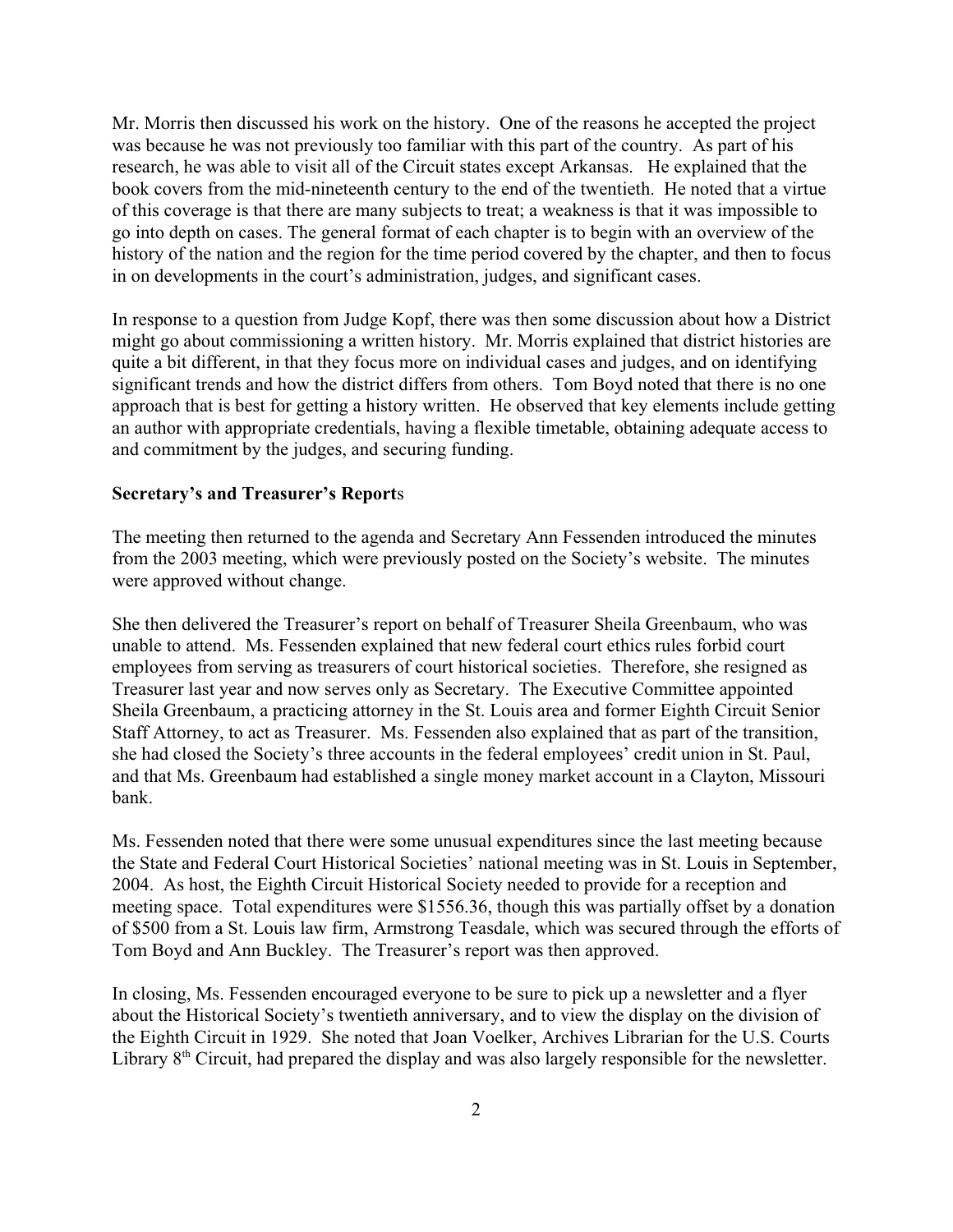Judge Kopf asked her to convey his compliments to Ms. Voelker on the excellent job she had done on these.

# **Bylaws**

Judge Kopf then introduced the proposed changes to the bylaws. [See attachment.] He explained that the Judicial Conference of the United States issued Advisory Opinion 104, which dealt with issues of judicial and staff involvement in historical societies and learning centers. If a court wants to control its historical society, then it cannot solicit funds from outside sources. Alternatively, if it wants to be able to solicit funds from outside sources, then it must relinquish control and also avoid the appearance of control.

He explained that the Executive Committee had discussed possible approaches and concluded that the ability to conduct fund-raising was important. Therefore, the Committee developed an approach, reflected in the proposed bylaws, which dilutes the voting power of the judge-directors and also prohibits a judge from serving as President. A judge could hold the honorary title, Chairman of the Board, which was already provided for in the bylaws but not previously used. The only officer position which could be filled by a court staff member would be that of Secretary. He explained that the proposed bylaws had been reviewed by Chief Judge Loken, Appeals Judge Morris Arnold, and the District Chief Judges, and that they accepted this approach. It was moved and seconded that the bylaws change be adopted. Discussion of the proposal followed.

Major points in the discussion included concerns about the possibility that "rogue" members could take the Society in an inappropriate direction and the general distaste some had with the solution of judges having less than a full vote. Judge Kopf explained that elimination of the Society as it currently exists in favor of control by each court had been considered, but there was concern that, since courts had previously declined to support their branches with attorney admission fee funds, they would not do so under this scenario. On the other hand, he noted that the Executive Committee had been concerned that the Society would die without the continuity provided by involvement of judges and court staff.

Some concern was also expressed regarding changing of the bylaws. An amendment to the proposal was made and seconded to add to paragraph 15 the language "and subject to paragraph 16" as indicated in italics below. This amendment passed.

15. ALTERATION, AMENDMENT, OR REPEAL OF BYLAWS. These bylaws may be altered, amended, or repealed at any regular meeting of the board of directors, or at any special meeting of the board of directors if notice of the proposed alteration, amendment, or repeal be contained in the notice of such special meeting.  $\rightarrow$  However, *and subject to paragraph 16*, no alteration, amendment, or repeal of these bylaws shall be made which has the purpose or effect of giving control of the corporation or the board of directors of the corporation to federal judges or employees of the federal court.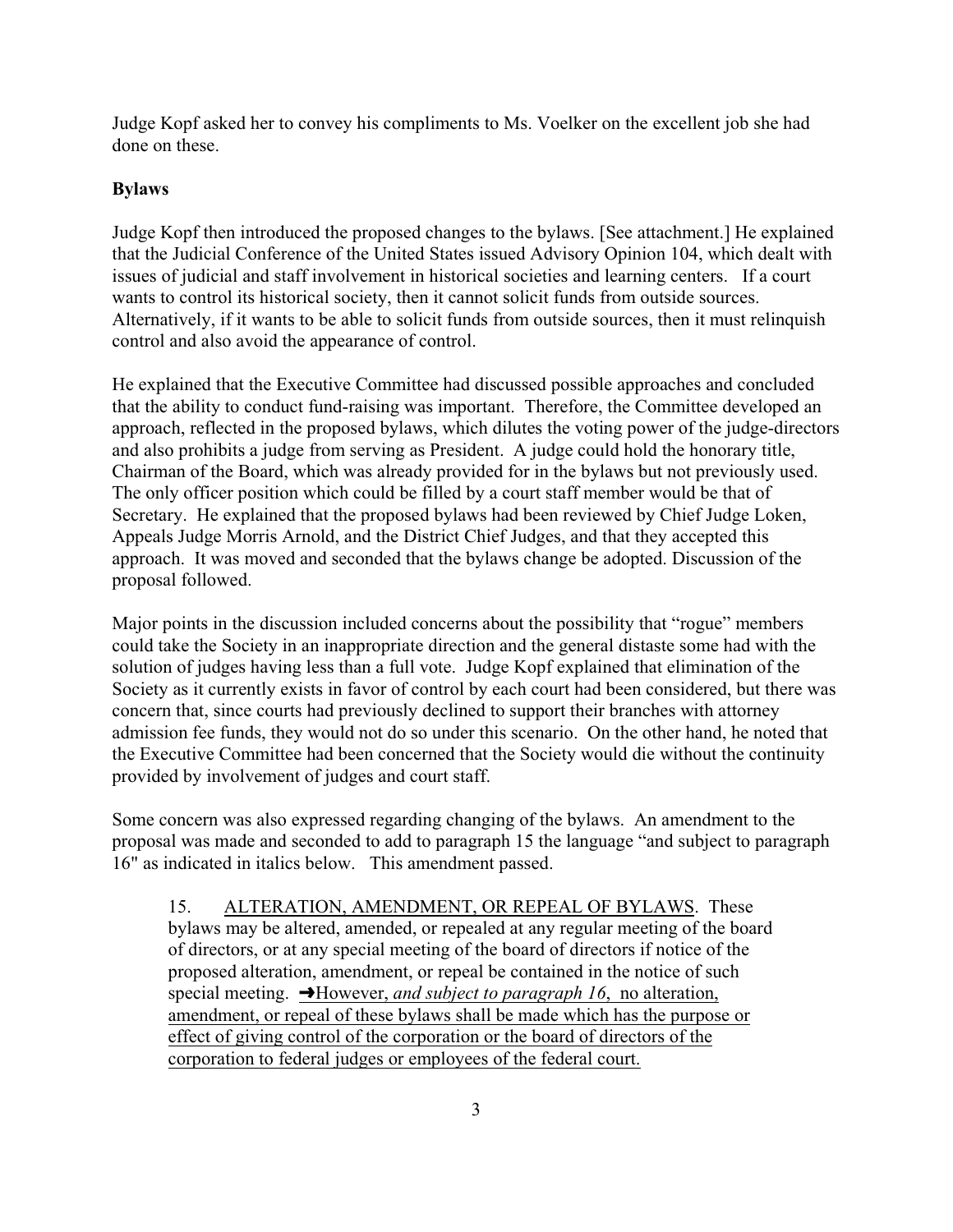16. COMPLIANCE WITH ETHICS RULES: These bylaws and the activities of the corporation, its branches, officers, and members shall be construed and conducted in a manner that complies with the codes of conduct, rulings, and advisory opinions promulgated by the Judicial Conference of the United States for United States judges and employees of the federal courts.

A vote was then taken on the amended proposed bylaws and passed without dissent.

## **Nominations**

Tom Boyd presented the report of the nominations committee, which recommended the following nominations:

| Chairman of the Board: | Judge Richard Kopf  |
|------------------------|---------------------|
| President:             | <b>Frances Ross</b> |
| Vice President:        | F. Richard Lyford   |
| Secretary:             | Ann T. Fessenden    |
| Treasurer:             | Sheila Greenbaum    |

It was moved and seconded that the slate be approved and the motion passed unanimously.

# **Branch Reports**

Judge Kopf then invited the branch representatives to report on their activities if they wished to do so.

### *Court of Appeals*

Tom Boyd noted that the main activity had been the written history, which had previously been discussed. He also introduced visitors June Boadwine, the original Secretary-Treasurer of the Society, and Mark Killenbeck, and thanked both for their efforts.

### *Arkansas Eastern*

Frances Ross noted that both Arkansas districts continued to work on biographical essays of the judges.

### *Arkansas Western*

Judge Hendren noted that the branch currently does not have any funds, is not currently meeting, and is uncertain how to proceed.

### *Iowa Southern*

F. Richard Lyford reported that a portrait of Judge Peterson has been hung in Council Bluffs, and that an oral history of Judge Fagg has been completed. He also noted that they have asked Judge Peterson to update the district's history, which was originally prepared by a journalist.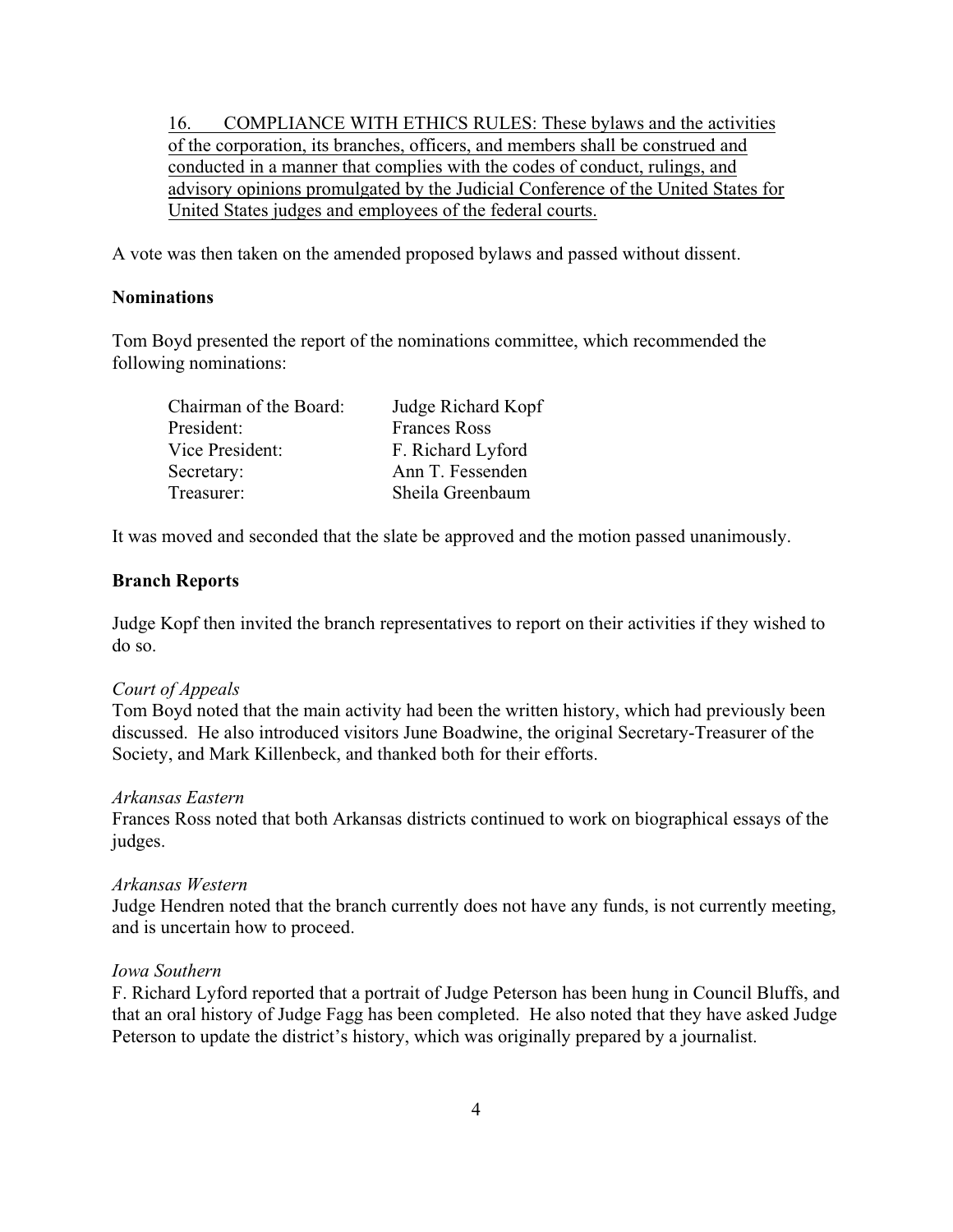# *Minnesota*

There was no director representing Minnesota present, but Tom Boyd reported that the branch has not been meeting during the past year, but that the court is working with the Landmark Center to develop an exhibit program. The Landmark Center has gotten a matching grant for this program.

# *Missouri Eastern*

Judge Webber reported on a number of activities that are underway. Several subcommittees have been established and are working on developing projects on oral histories, notable cases, notable persons, architecture and a written history. A proposal for the oral histories is expected from the Southeastern Missouri State video department. The notable cases group has identified sixteen cases and members of the group will research and write reports on the cases and develop video presentations to be used in the new Eagleton Courthouse Learning Center. The book subcommittee will interview a potential author soon.

### *Nebraska*

Judge Kopf noted that work on the written history continued, and that a video history of Judge Ross was just completed.

# *South Dakota*

Judge Schreier reported that the goal of the South Dakota branch for the next year is to do videotaped oral histories of the senior judges in the District.

# **Open Discussion**

Judge Kopf then opened the floor for discussion of any matters that might be of interest to the members, and to get things started, asked what major areas the members would like the Executive Committee to concentrate on in the next two years. Judge Webber suggested that information about various revenue possibilities should be distributed. Mr. Lyford and Judge Peterson described a state "Friends of the Iowa Judiciary" group and wondered if something similar could be done in the federal courts. Ms. Ross suggested we should focus on ways to publicize the Society. Judge Schreier inquired if the St. Louis Learning Center would include information about other parts of the Circuit and Ms. Fessenden said that it would. She suggested that since this was true perhaps we could focus on fund-raising for it. Ms. Ross suggested that anyone willing to work on some of the areas mentioned should notify the Executive Committee members.

It was then moved, seconded and approved that the meeting be adjourned. The meeting adjourned at approximately 3:30 p.m.

> Ann T. Fessenden, Secretary-Treasurer

\_\_\_\_\_\_\_\_\_\_\_\_\_\_\_\_\_\_\_\_\_\_\_\_\_\_\_